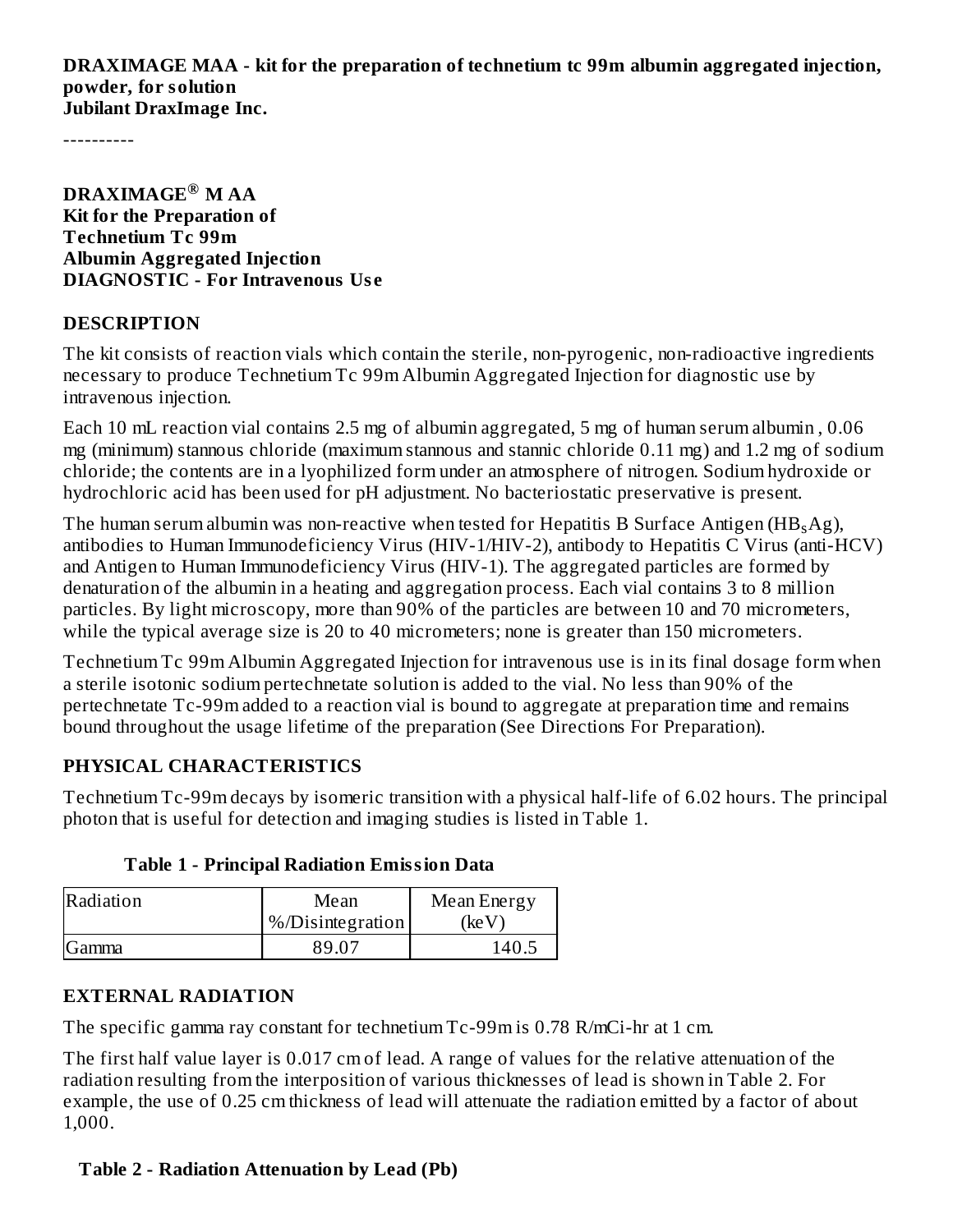#### **Shielding**

| <b>Shield Thickness</b> | Coefficient of |
|-------------------------|----------------|
| (Pb) cm                 | Attenuation    |
| 0.017                   | 0.5            |
| 0.08                    | $10^{-1}$      |
| 0.16                    | $10^{-2}$      |
| 0.25                    | $10^{-3}$      |
| 0.33                    |                |

To correct for physical decay of this radionuclide, the fractions that remain at selected intervals after the time of calibration are shown in Table 3.

#### **Table 3 - Physical Decay Chart :Tc-99m half-life 6.02 hours**

| Hours                             | Fraction<br>Remaining | Hours | Fraction<br>Remaining |
|-----------------------------------|-----------------------|-------|-----------------------|
| $\ast$                            | 1.000                 |       | 0.562                 |
|                                   | 0.891                 | 6     | 0.501                 |
|                                   | 0.794                 |       | 0.398                 |
| 3                                 | 0.708                 | 10    | 0.316                 |
|                                   | 0.631                 | 12    | 0.251                 |
| $\ast$<br><b>Calibration Time</b> |                       |       |                       |

# **CLINICAL PHARMACOLOGY**

Immediately following intravenous injection, more than 80% of the albumin aggregated is trapped in the pulmonary alveolar capillary bed. The imaging procedure can thus be started as soon as the injection is complete. Assuming that a sufficient number of radioactive particles has been used, the distribution of radioactive aggregated particles in the normally perfused lung is uniform throughout the vascular bed, and will produce a uniform image. Areas of reduced perfusion will be revealed by a corresponding decreased accumulation of the radioactive particles, and are imaged as areas of reduced photon density.

Organ selectivity is a direct result of particle size. Below 1 to 10 micrometers, the material is taken up by the reticuloendothelial system. Above 10 micrometers, the aggregates become lodged in the lung by a purely mechanical process. Distribution of particles in the lungs is a function of regional pulmonary blood flow.

The albumin aggregated is sufficiently fragile for the capillary micro-occlusion to be temporary. Erosion and fragmentation reduce the particle size, allowing passage of the aggregates through the pulmonary alveolar capillary bed. The fragments are then accumulated by the reticuloendothelial system.

Lung to liver ratios greater than 20:1 are obtained in the first few minutes post-injection. Elimination of the Technetium Tc 99m Aggregated Albumin from the lungs occurs with a half-life of about 2 to 3 hours. Cumulative urinary excretion studies show an average of 20% elimination of the injected technetium Tc 99m dose 24 hours post-administration.

Following administration of Technetium Tc 99m Albumin Aggregated by intraperitoneal injection, the radiopharmaceutical mixes with the peritoneal fluid. Clearance from the peritoneal cavity varies from insignificant, which may occur with complete shunt blockage, to very rapid clearance with subsequent transfer into the systemic circulation when the shunt is patent.

Serial images should be obtained of both the shunt and lung (target organ). However, an adequate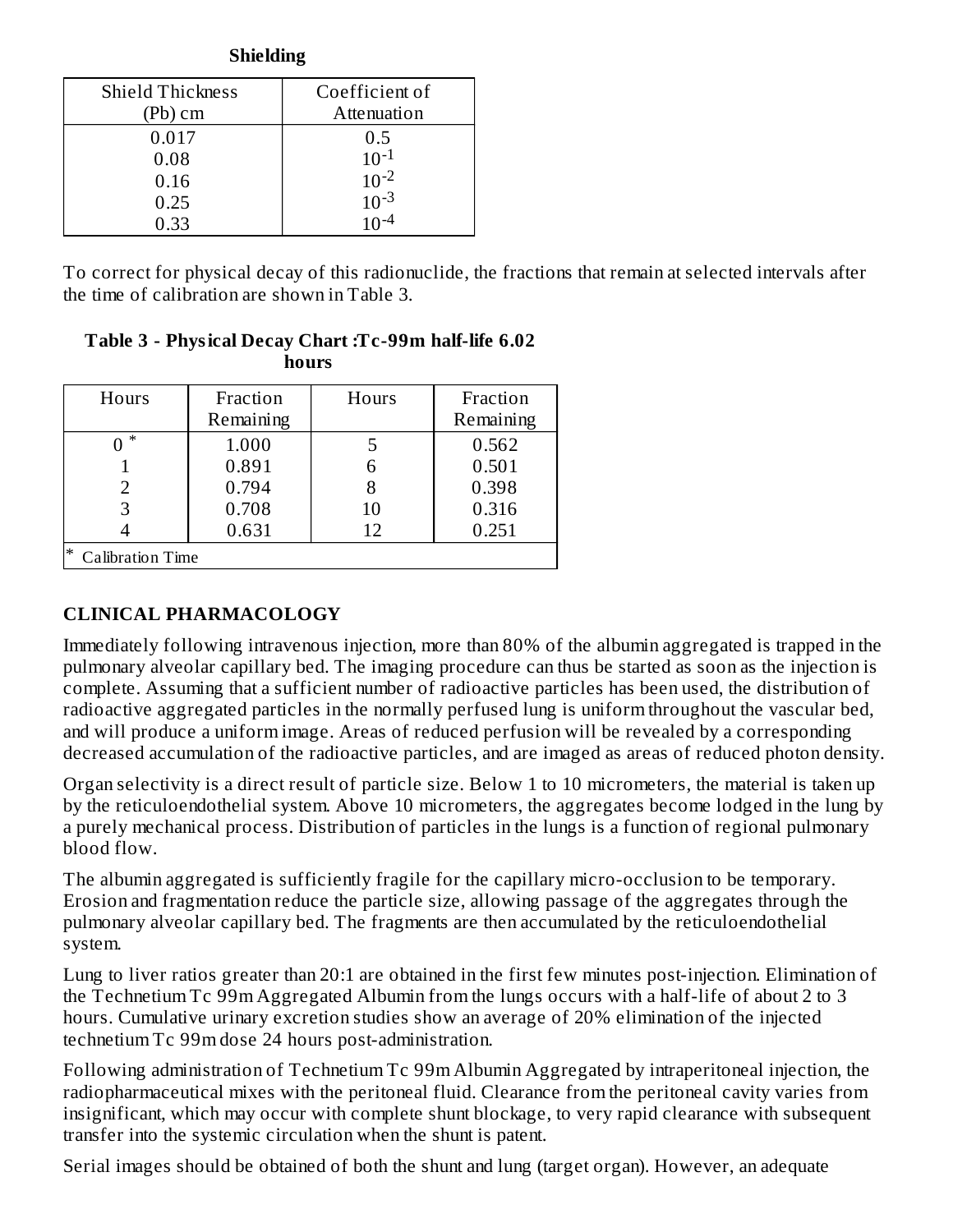evaluation of the difference between total blockage of the shunt and partial blockage may not be feasible in all cases.

# **INDICATIONS AND USAGE**

Technetium Tc 99m Albumin Aggregated Injection is a lung imaging agent which may be used as an adjunct in the evaluation of pulmonary perfusion in adults and pediatric patients.

Technetium Tc 99m Albumin Aggregated Injection may be used in adults as an imaging agent to aid in the evaluation of peritoneovenous (LeVeen) shunt patency.

## **CONTRAINDICATIONS**

Technetium Tc 99m Albumin Aggregated Injection should not be administered to patients with severe pulmonary hypertension.

The use of Technetium Tc 99m Albumin Aggregated Injection is contraindicated in persons with a history of hypersensitivity reactions to products containing human serum albumin.

### **WARNINGS**

Although adverse reactions specifically attributable to Technetium Tc 99m Albumin Aggregated Injection have not been noted, the literature contains reports of deaths occurring after the administration of albumin aggregated to patients with pre-existing severe pulmonary hypertension. Instances of hemodynamic or idiosyncratic reactions to preparations of Technetium Tc 99m Albumin Aggregated have been reported.

### **PRECAUTIONS**

#### **General**

The contents of the kit before reconstitution are not radioactive. However, after the sodium pertechnetate Tc-99m is added, maintain adequate shielding of the reconstituted product.

In patients with right-to-left heart shunts, additional risk may exist due to the rapid entry of albumin aggregated into the systemic circulation. The safety of this agent in such patients has not been established. Hypersensitivity reactions are possible whenever protein-containing materials such as pertechnetate labeled albumin aggregated are used in man. Epinephrine, antihistamines, and corticosteroids should be available for immediate use.

The intravenous administration of any particulate materials such as albumin aggregated imposes a temporary small mechanical impediment to blood flow. While this effect is probably physiologically insignificant in most patients, the administration of albumin aggregated is possibly hazardous in acute *cor pulmonale* and other states of severely impaired pulmonary blood flow.

The components of the kit are sterile and non-pyrogenic. It is essential to follow directions carefully and to adhere to strict aseptic procedures during preparation.

Contents of the vials are intended only for use in the preparation of Technetium Tc 99m Albumin Aggregated Injection and are *NOT* to be administered directly to the patient.

The technetium Tc-99m labeling reactions involved depend on maintaining the stannous ion in the reduced state. Hence, sodium pertechnetate Tc-99m containing oxidants should not be employed.

Technetium Tc 99m Albumin Aggregated Injection is physically unstable and consequently the particles settle with time. Failure to agitate the vial adequately before use may result in nonuniform distribution of radioactive particles.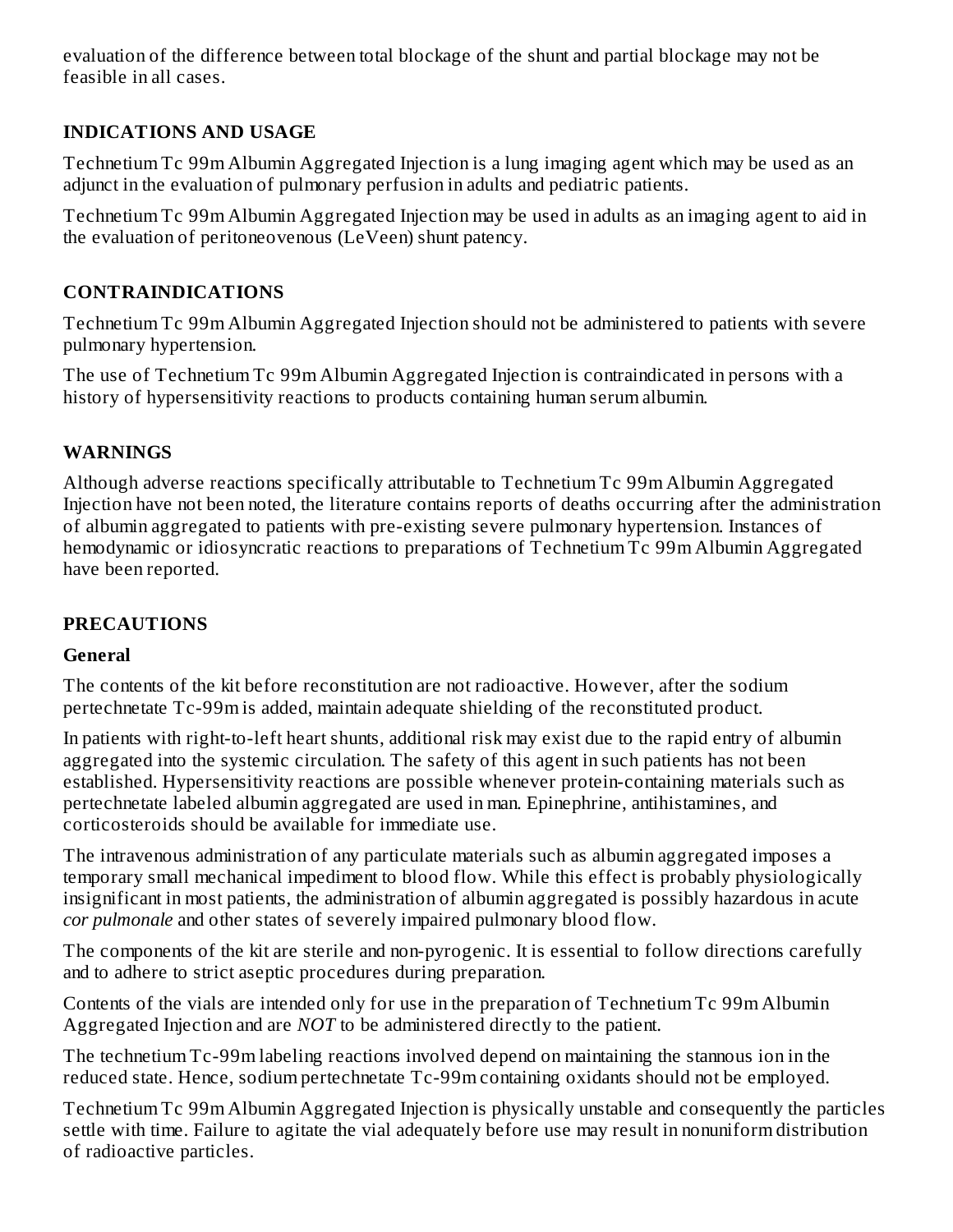If blood is drawn into the syringe, unnecessary delay prior to injection may result in clot formation *in situ*.

Do not use if clumping of the contents is observed.

Technetium Tc 99m Albumin Aggregated Injection, as well as other radioactive drugs, must be handled with care. Once sodium pertechnetate Tc-99m is added to the vial, appropriate safety measures must be used to minimize radiation exposure to clinical personnel. Care must also be taken to minimize the radiation exposure to patients in a manner consistent with proper patient management.

Radiopharmaceuticals should be used only by physicians who are qualified by training and experience in the safe use and handling of radionuclides and whose experience and training have been approved by the appropriate government agency authorized to license the use of radionuclides.

### **Carcinogenesis, Mutagenesis, Impairment of Fertility**

No long term animal studies have been performed to evaluate carcinogenic potential or whether Technetium Tc 99m Albumin Aggregated Injection affects fertility in males or females.

#### **Pregnancy Category C**

Animal reproduction and teratogenicity studies have not been conducted with Technetium Tc 99m Albumin Aggregated Injection. It is also not known whether Technetium Tc 99m Albumin Aggregated Injection can cause fetal harm when administered to a pregnant woman or can affect reproductive capacity. There have been no studies in pregnant women. Technetium Tc 99m Albumin Aggregated Injection should be given to a pregnant woman only if clearly needed.

Ideally, examinations using radiopharmaceuticals, especially those elective in nature, of a woman of childbearing capability, should be performed during the first few (approximately 10) days following the onset of menses.

### **Nursing Mothers**

Technetium Tc-99m is excreted in human milk during lactation. Therefore, formula feedings should be substituted for breast feedings.

### **Pediatric Us e**

The lowest possible number of particles should be used in right-to-left shunting, in neonates, and in severe pulmonary disease.

### **ADVERSE REACTIONS**

The literature contains reports of deaths occurring after the administration of albumin aggregated to patients with pre-existing severe pulmonary hypertension. Instances of hemodynamic or idiosyncratic reactions to preparations of Technetium Tc 99m Albumin Aggregated have been reported (see **WARNINGS**).

### **DOSAGE AND ADMINISTRATION**

The recommended intravenous dose range for the average (70 kg) ADULT patient for lung imaging is 37 to 148 megabecquerels (1 to 4 millicuries) of Technetium Tc 99m Albumin Aggregated Injection after reconstitution with oxidant-free Sodium Pertechnetate Tc 99m Injection.

The suggested intraperitoneal dosage range used in the average patient (70 kg) for peritoneovenous (LeVeen) shunt patency evaluation is 37 to 111 megabecquerels (1 to 3 millicuries). Adequate measures should be taken to assure uniform mixing with peritoneal fluid. Serial images of both the shunt and target organ should be obtained and correlated with other clinical findings. Alternatively, the drug may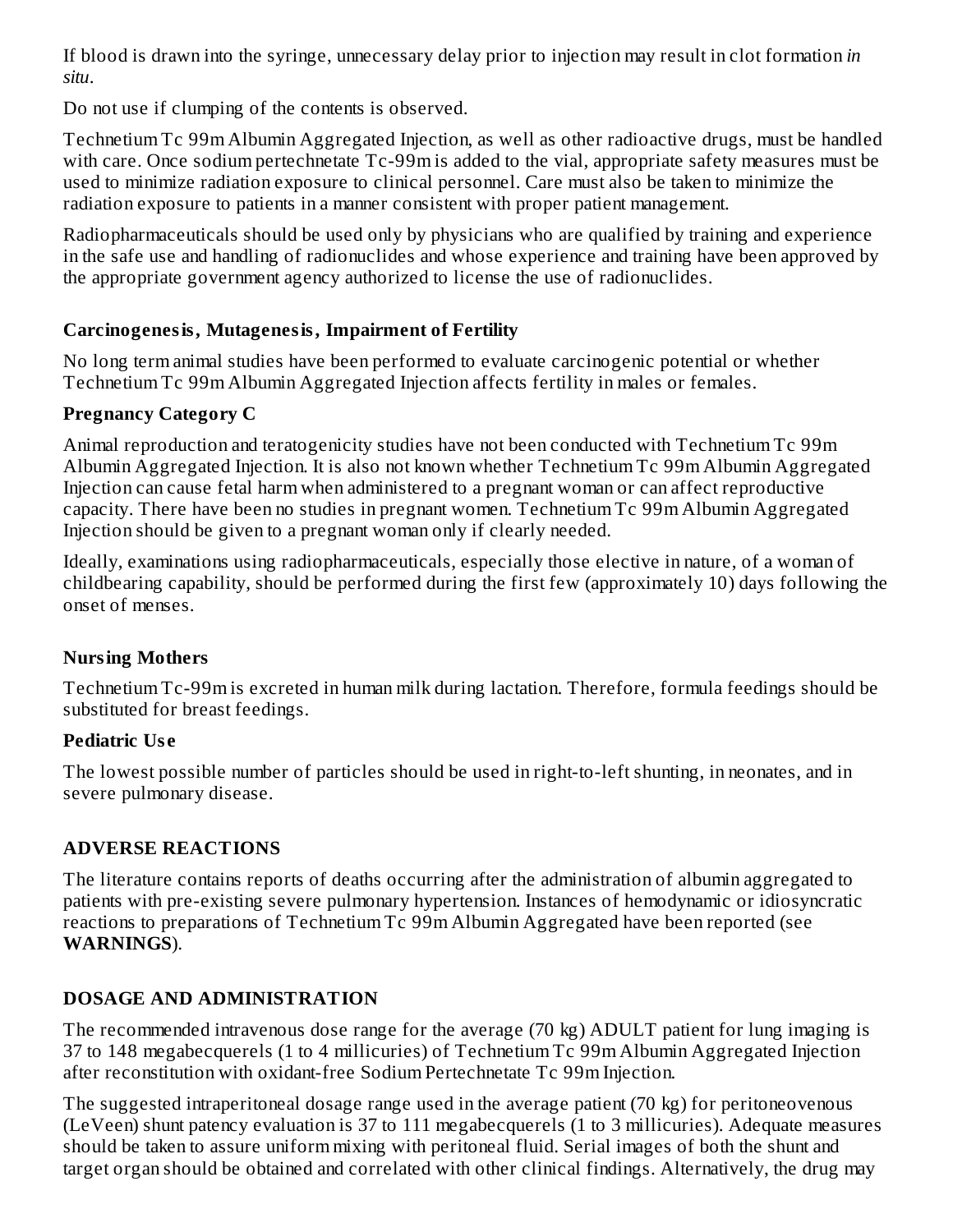be administered by percutaneous transtubal injection. The suggested percutaneous transtubal (efferent limb) dosage range for the average patient (70 kg) is 12 to 37 megabecquerels (0.3 to 1 millicurie) in a volume not to exceed 0.5 mL.

The recommended number of particles per single injection is 200,000 to 700,000 with the suggested number being approximately 350,000. Depending on the activity added and volume of the final reconstituted product, the volume of the dose may vary from 0.2 to 1.9 mL.

The number of particles available per dose of Technetium Tc 99m Albumin Aggregated Injection will vary depending on the physical decay of the technetium Tc-99m that has occurred. The number of particles in any dose and volume to be administered may be calculated as follows:

$$
V_a = \frac{D}{C x F_r} \quad \text{and} \quad P = \frac{V_a}{V_{Tc}} x N
$$

Where:

 $V_{Tc}$  = volume of solution added to reaction vial

 $D =$  desired dose to be administered in MBq (mCi)

 $C =$  concentration at calibration time of sodium pertechnetate solution to be added to the reaction vial in MBq/mL (mCi/mL)

 $V_a$  = volume to be administered in mL

 $P =$  number of particles in dose to be administered

 $F_r$  = fraction of technetium Tc-99m remaining after the time of calibration (see Table 3)

 $N$  = number of particles per vial. The number of particles per vial for each lot is shipped with the product.

In PEDIATRIC patients, the suggested intravenous dose to be employed for perfusion lung imaging is in the range of 0.925 to 1.85 MBq per kilogram (25 to 50 μCi/kg) of body weight; a usual dose is 1.11 MBq per kilogram (30 μCi/kg), except in newborns, in whom the administered dose should be 7.4 to 18.5 MBq (200 to 500 μCi). Not less than the minimum dose of 7.4 MBq (200 μCi) should be employed for this procedure. The number of particles will vary with age and weight of the pediatric patient as indicated in Table 5.

Parenteral drug products should be visually inspected for particulate matter and discoloration prior to administration whenever solution and container permit.

The patient dose should be measured by a suitable radioactivity calibration system immediately prior to administration. Mix the contents of the vial by gentle inversion just prior to withdrawing a patient dose.

Mix the contents of the syringe just before injection. If blood is drawn into the syringe, any unnecessary delay prior to injection may lead to clot formation. For optimum results and because of rapid lung clearance of the radiopharmaceutical, it is suggested that the patient be positioned under the imaging apparatus before administration. Slow injection is recommended. Lung imaging may begin immediately after intravenous injection of the radiopharmaceutical. Due to high kidney uptake, imaging later than one-half hour after administration will yield poor results.

# **RADIATION DOSIMETRY**

The estimated absorbed radiation doses $^1$  to an average ADULT patient (70 kg) from an intravenous injection of 148 MBq (4 mCi) of Technetium Tc 99m Albumin Aggregated Injection are shown in Table 4.

### **Table 4 - Absorbed Radiation Dos es**

| $mGy/148$ MBq<br>Organs<br>rad/4 mCi |
|--------------------------------------|
|--------------------------------------|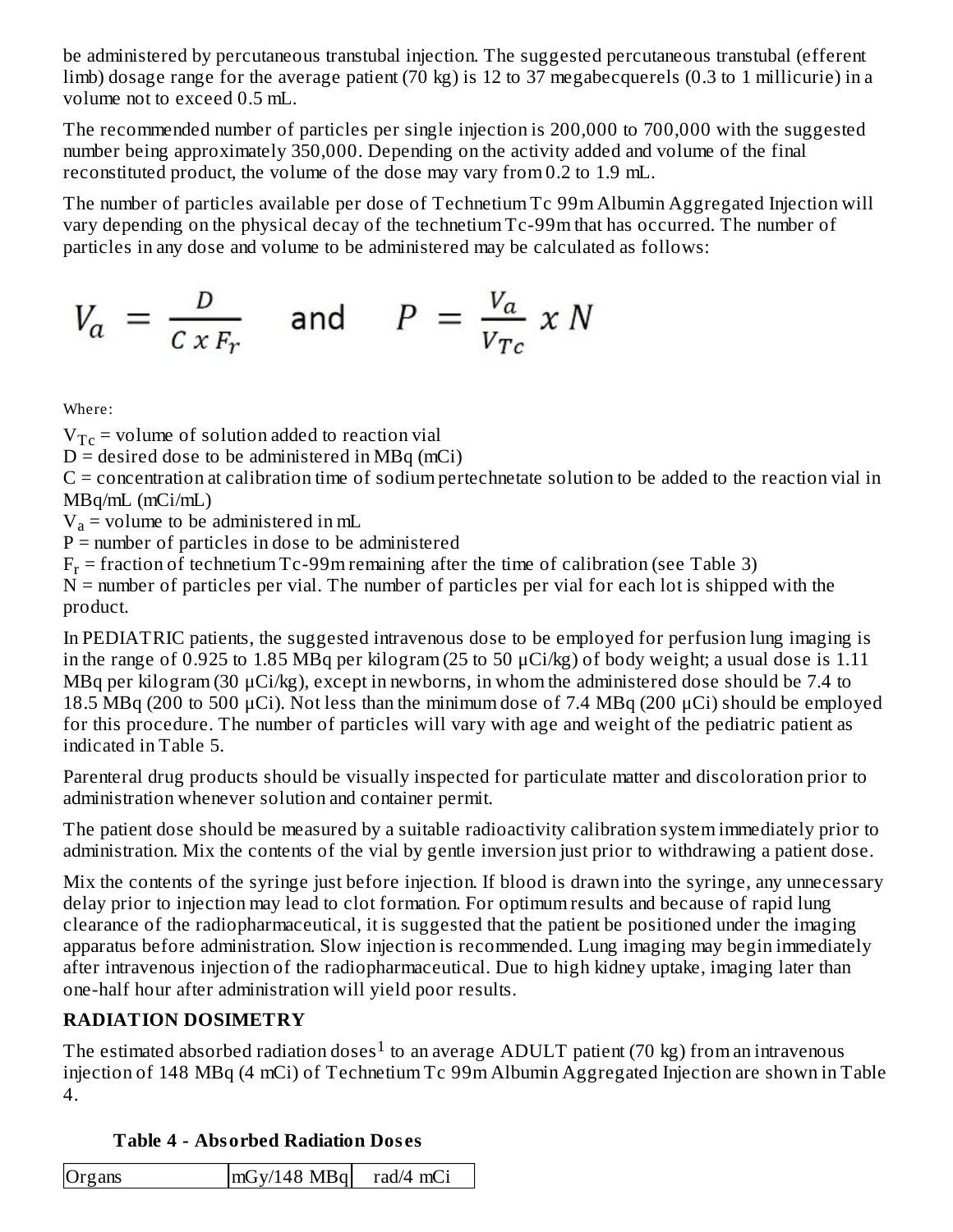| Total body                                                | 0.6  | 0.06  |  |  |  |  |
|-----------------------------------------------------------|------|-------|--|--|--|--|
| Lungs                                                     | 8.8  | 0.88  |  |  |  |  |
| Liver                                                     | 0.72 | 0.072 |  |  |  |  |
| Spleen                                                    | 0.68 | 0.068 |  |  |  |  |
| Kidneys                                                   | 0.44 | 0.044 |  |  |  |  |
| Bladder Wall                                              |      |       |  |  |  |  |
| 2 hr. void                                                | 1.2  | 0.12  |  |  |  |  |
| 4.8 hr. void                                              | 2.2  | 0.22  |  |  |  |  |
| Testes                                                    |      |       |  |  |  |  |
| 2 hr. void                                                | 0.24 | 0.024 |  |  |  |  |
| 4.8 hr. void                                              | 0.26 | 0.026 |  |  |  |  |
| Ovaries                                                   |      |       |  |  |  |  |
| 2 hr. void                                                | 0.3  | 0.03  |  |  |  |  |
| 4.8 hr. void                                              | 0.34 | 0.034 |  |  |  |  |
| <sup>1</sup> Method of calculation: "S" Absorbed Dose per |      |       |  |  |  |  |
| Unit Cumulated Activity for Selected                      |      |       |  |  |  |  |
| Radionuclides and Organs, MIRD Pamphlet No. 11            |      |       |  |  |  |  |
| (1975).                                                   |      |       |  |  |  |  |

In PEDIATRIC patients, the radiation absorbed doses using the maximum recommended dose for lung imaging are based on 1.85 MBq (50 μCi) per kilogram of body weight [except in the newborn where the maximum recommended dose of 18.5 MBq (500 μCi) is used] and are shown in Table 5, which lists the maximum dose for pediatric patients from newborn to adults. Note the recommendations regarding number of particles to be administered.

Table 6 represents the absorbed radiation dose resulting from the intraperitoneal administration of 111 megabecquerels (3 millicuries) of Technetium Tc 99m Albumin Aggregated.

| Age                                                                           |                     | Newborn                        |                    | 1 year                        |                     | 5 years                        |                    | 10 years                 |                     | 15 years               |
|-------------------------------------------------------------------------------|---------------------|--------------------------------|--------------------|-------------------------------|---------------------|--------------------------------|--------------------|--------------------------|---------------------|------------------------|
| Weight (kg)                                                                   |                     | 3.5                            |                    | 12.1                          |                     | 20.3                           |                    | 33.5                     |                     | 55                     |
| Max.<br>recommended                                                           | MBq<br>18.5         | mCi<br>0.5                     | MBq<br>22.2        | mCi<br>0.6                    | MBq<br>37           | mCi<br>$\mathbf{1}$            | MBq<br>62.9        | mCi<br>1.7               | MBq<br>103.6        | mCi<br>2.8             |
| dose in<br>megabecquerels<br>and millicuries                                  |                     |                                |                    |                               |                     |                                |                    |                          |                     |                        |
| Range of<br>particles<br>administered                                         |                     | $10,000$ to<br>50,000          |                    | 50,000 to<br>150,000          |                     | 200,000 to<br>300,000          |                    | 200,000 to<br>300,000    | 200,000 to          | 700,000                |
| Absorbed<br>radiation dose<br>in milligray and<br>rad for the<br>maximum dose | mGy                 | rad                            | mGy                | rad                           | mGy                 | rad                            | mGy                | rad                      | mGy                 | rad                    |
| <b>ORGANS</b><br>Total body<br>Lungs<br>Liver                                 | 0.6<br>19<br>1.4    | 0.06<br>1.9<br>0.14            | 0.3<br>6.6<br>0.6  | 0.03<br>0.66<br>0.06          | 0.31<br>5.8<br>0.62 | 0.031<br>0.58<br>0.062         | 0.48<br>8.7<br>1.8 | 0.048<br>0.87<br>0.18    | 0.41<br>7.7<br>1.2  | 0.041<br>0.77<br>0.12  |
| <b>Bladder</b> wall<br>Ovaries<br><b>Testes</b>                               | 2.1<br>0.38<br>0.31 | $0.21^{(1)}$<br>0.038<br>0.031 | 1.5<br>0.2<br>0.13 | $0.15^{(1)}$<br>0.02<br>0.013 | 3.1<br>0.19<br>0.19 | $0.31^{(2)}$<br>0.019<br>0.019 | 3.9<br>0.44<br>0.2 | 0.39(2)<br>0.044<br>0.02 | 4.1<br>0.41<br>0.36 | 0.41<br>0.041<br>0.036 |

**Table 5 - Pediatric Radiation Dos e from Tc 99m MAA for Lung Imaging\***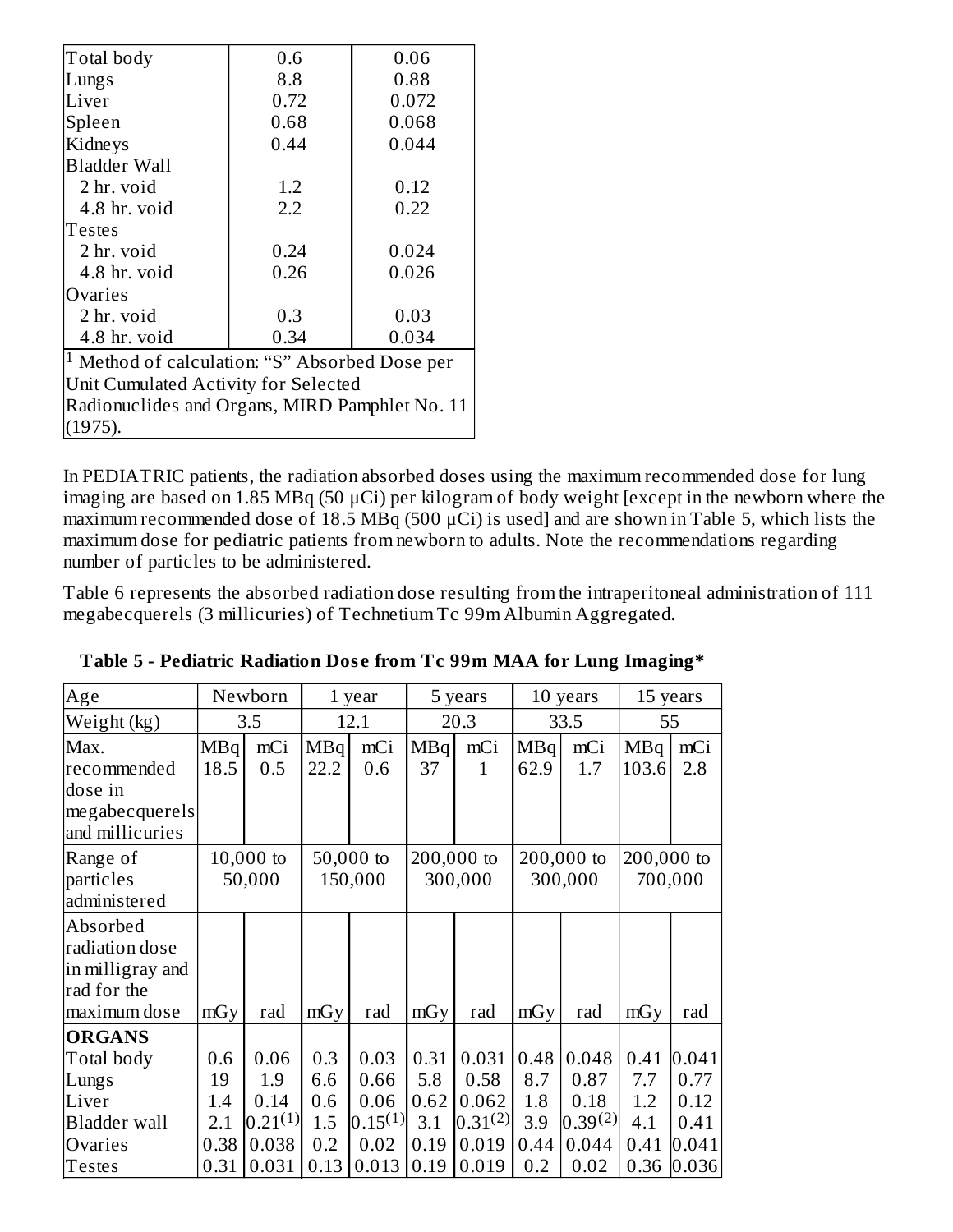(2) 4.8 hour voiding interval

#### **\*Assumptions:**

1. Used biologic data from Kaul *et al*., Berlin, 1973.

2. For the newborn, 1-year old, and 5-year old, the "S" values calculated from the preliminary phantoms of ORNL were used. The 10-year old, 15-year old and adult "S" values were taken from Henrichs *et al.*, Berlin, 1980.

| Organs                   |          | <b>Shunt Patency</b><br>(Open) | <b>Shunt Patency</b><br>(Closed) |       |  |
|--------------------------|----------|--------------------------------|----------------------------------|-------|--|
|                          | mGy      | rad                            | mGy                              | rad   |  |
| Lung                     | 6.9      | 0.69                           | 1.68                             | 0.168 |  |
| Ovaries                  | 0.18     | 0.018                          | 1.68                             | 0.168 |  |
| & Testes                 | to $0.3$ | to 0.03                        |                                  |       |  |
| Organs in the peritoneal |          |                                | 1.68                             | 0.168 |  |
| cavity                   | 0.36     | 0.036                          | 0.57                             | 0.057 |  |
| Total body               |          |                                |                                  |       |  |

**Table 6 - Absorbed Radiation Dos es\***

#### **\*Assumptions:**

Calculations for the absorbed radiation dose are based upon an effective half-time of 3 hours for the open shunt and 6.02 hours for the closed shunt and an even distribution of the radiopharmaceutical in the peritoneal cavity with no biological clearance.

### **HOW SUPPLIED**

DRAXIMAGE® MAA (NDC 65174.270.30) comprises:

- 30 multi-dose glass vials. Each vial contains a non-radioactive sterile, non-pyrogenic lyophilized mixture of: 2.5 mg of albumin aggregated, 5 mg of human serum albumin, 0.06 mg (minimum) of stannous chloride (maximum stannous and stannic chloride 0.11 mg), and 1.2 mg of sodium chloride;
- 30 Radiation Labels;
- 1 Package Insert.

HCl and/or NaOH has been used for pH adjustment. The vials are sealed under an atmosphere of nitrogen.

### **STORAGE**

The reaction vial contains no bacteriostatic preservative. Store the unreconstituted reaction vials at 2 to 25 °C (36 to 77 °F).

After labeling with technetium Tc-99m, store the reconstituted product at 2 to 8  $^{\circ}$ C (36 to 46  $^{\circ}$ F) when not in use and discard within 12 hours (See Directions For Preparation).

The reconstituted product should be stored during its in-use shelf life in a lead vial shield with cap in place.

### **DIRECTIONS FOR PREPARATION**

NOTE: Use aseptic procedures throughout and take precautions to minimize radiation exposure by use of suitable shielding. Waterproof gloves should be worn during the preparation procedure.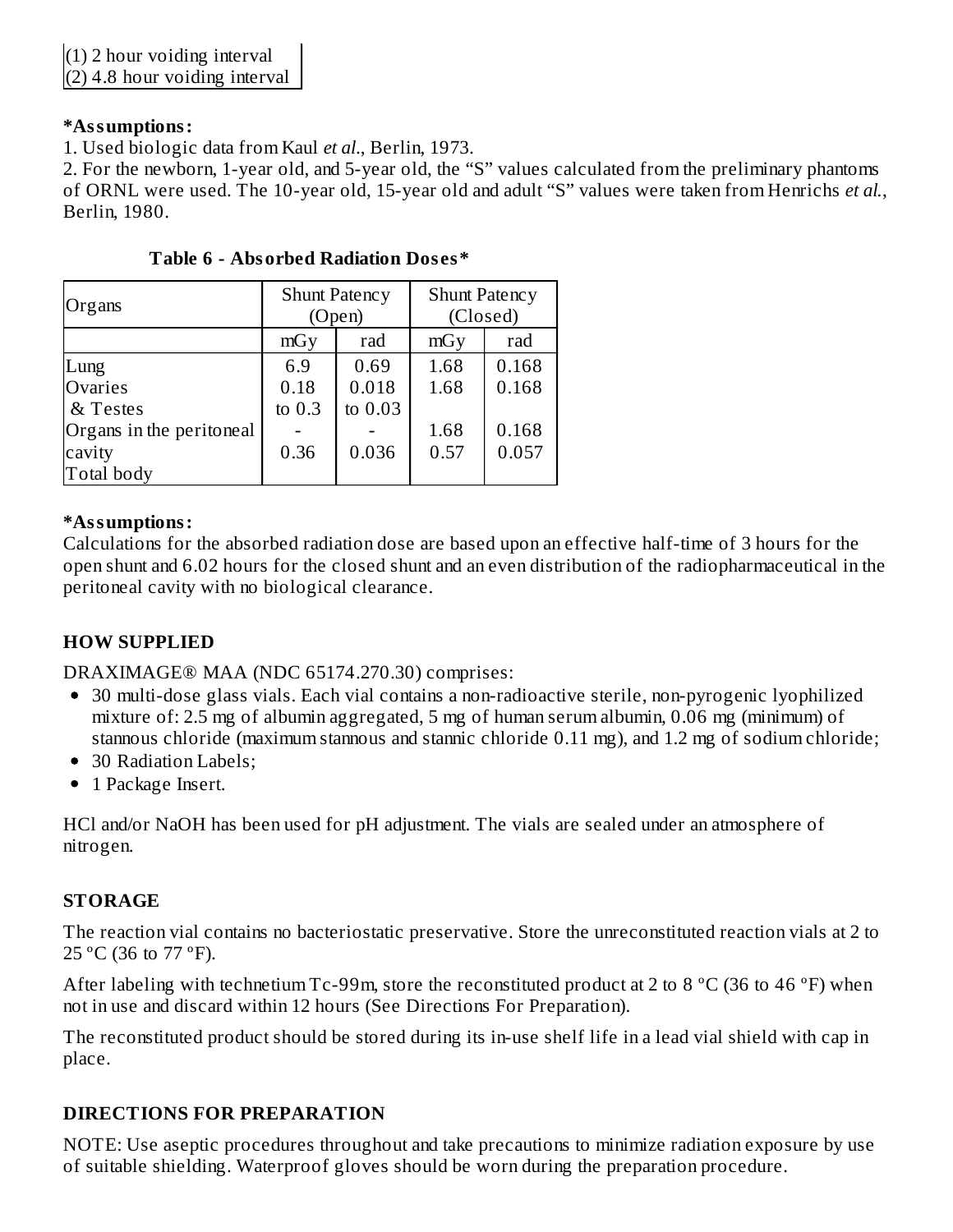Before reconstituting a vial, it should be inspected for cracks and/or a melted plug or any other indication that the integrity of the vacuum seal has been lost.

To prepare Technetium Tc 99m Albumin Aggregated Injection:

1. Remove the protective disc from a reaction vial and swab the rubber septum with either an alcohol swab or a suitable bacteriostatic agent to disinfect the surface.

2. Place the vial in a suitable lead vial shield which has a fitted cap. Obtain 2 to 8 mL of a sterile pyrogen-free Sodium Pertechnetate Tc 99m Injection using a shielded syringe. Sodium pertechnetate Tc 99m solutions containing an oxidizing agent are not suitable for use. The recommended maximum amount of Tc-99m to be added to a reaction vial varies with the number of particles per vial and is shown in Table 7. Other calculations for reconstitution are permitted provided that the patient dose remains within the range prescribed in this package insert (See Dosage and Administration).

| Particles per Vial     | Maximum Tc 99m to be added<br>per vial* |
|------------------------|-----------------------------------------|
| 3 million to 4 million | 3.7 GBq (100 mCi)                       |
| 5 million              | 4.44 GBq (120 mCi)                      |
| 6 million to 8 million | 6.85 GBq (185 mCi)                      |

#### **Table 7 - Maximum Tc 99m to be Added Bas ed on Vial Particle Number**

\*Calculate the amount of radioactivity /vial required to maintain the number particles per dose within a recommended range [for adults 200,000 to 700,000, and for pediatric patients follow Table 5].

3. Using a shielded syringe, add the Sodium Pertechnetate Tc 99m Injection to the reaction vial aseptically.

4. Place the lead cap on the vial shield and mix the contents of the shielded vial by repeated gentle inversion until all the material is suspended. Avoid formation of foam. Using proper shielding, the vial should be visually inspected to ensure that the suspension is free of foreign matter before proceeding. Do not administer if foreign particulates are found in the preparation. To ensure maximum tagging, allow the preparation to stand for 15 minutes after mixing.

5. Assay the product in a suitable calibrator, record the radioassay information on the label with radiation warning symbol, and attach it to the vial shield.

6. Withdrawals for administration must be made aseptically using a sterile needle (18 to 21 gauge) and syringe. Since the vials contain nitrogen to prevent oxidation of the complex, the vials should not be vented. If repeated withdrawals are made from the vial, replacement of the contents with air should be minimized.

7. Retain the reconstituted product in the lead vial shield with cap in place during its in-use shelf life. Store the reconstituted product at 2 to 8  $^{\circ}$ C (36 to 46  $^{\circ}$ F) when not in use and discard within 12 hours depending on the number of particles per vial, the activity added at reconstitution and the final dose to be administered to the patient (See Dosage and Administration).

# **DISPOSAL**

The residual materials may be discarded in the ordinary trash, provided the radioactivity in the vials and syringes measures no more than background with an appropriate low-range survey meter. All identifying labels should be destroyed before discarding.

This reagent kit is approved by the U.S. Nuclear Regulatory Commission for distribution to persons licensed to use byproduct material identified in §35.200 of 10 CFR Part 35, to persons who have a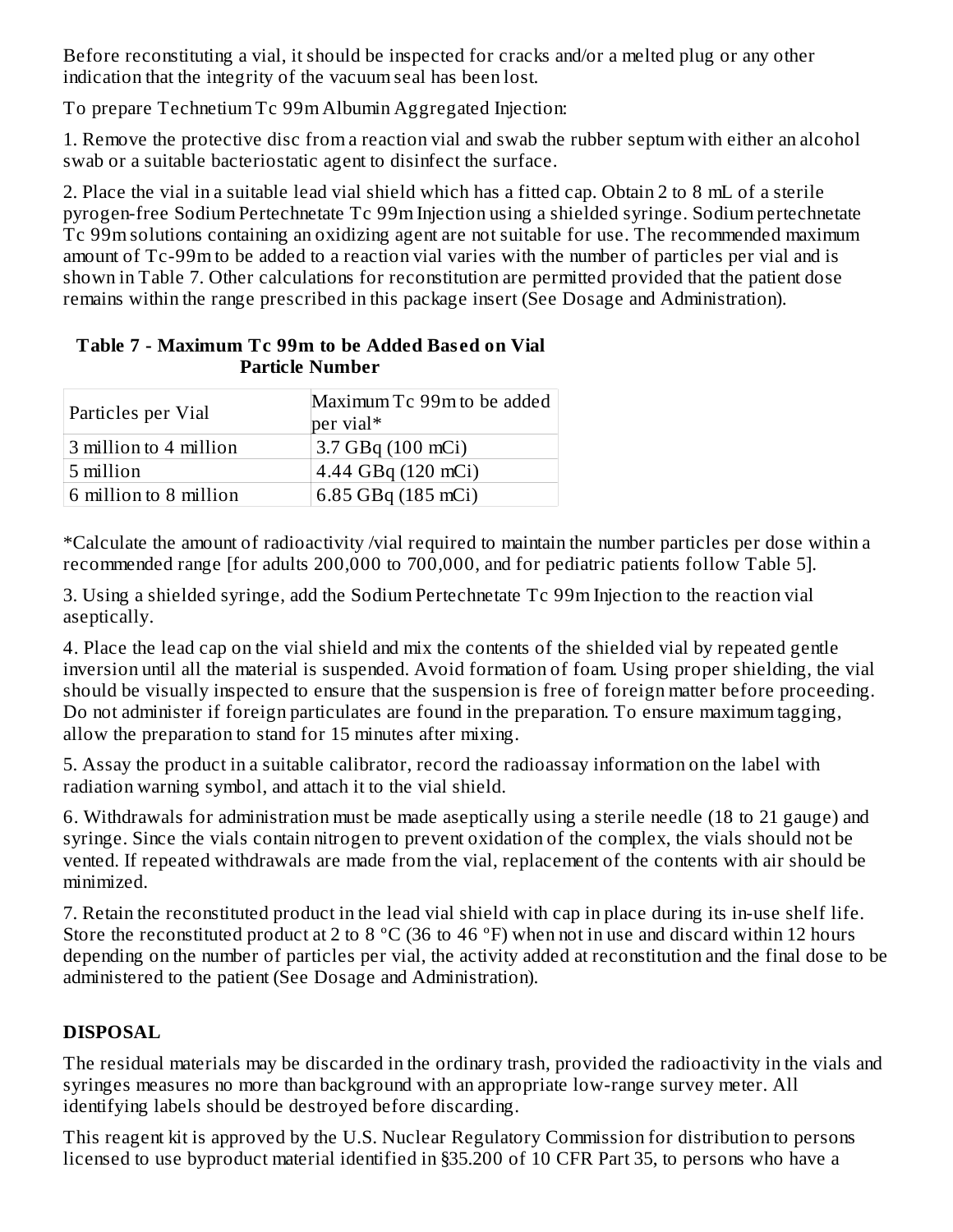similar authorization issued by an Agreement State, and, outside the United States, to persons authorized by the appropriate authority.

Revised: October 2017 Rev. Art: 2.0

Jubilant DraxImage Inc. Kirkland, Québec, H9H 4J4 Canada

® Registered Trademark of Jubilant DraxImage Inc.

# **MAA Vial Label (Inner Label)**

|                                                                                 | STERILE, NON-PYROGENIC                                                                                                                                                                                                                                                                                                                                                                                                                                                                                                                                                                 |        | <b>Rx Only</b> |
|---------------------------------------------------------------------------------|----------------------------------------------------------------------------------------------------------------------------------------------------------------------------------------------------------------------------------------------------------------------------------------------------------------------------------------------------------------------------------------------------------------------------------------------------------------------------------------------------------------------------------------------------------------------------------------|--------|----------------|
|                                                                                 | <b>DRAXIMAGE<sup>®</sup> MAA</b>                                                                                                                                                                                                                                                                                                                                                                                                                                                                                                                                                       |        |                |
|                                                                                 | KIT FOR THE PREPARATION OF TECHNETIUM Tc 99m ALBUMIN AGGREGATED INJECTION                                                                                                                                                                                                                                                                                                                                                                                                                                                                                                              |        |                |
|                                                                                 | <b>DIAGNOSTIC</b>                                                                                                                                                                                                                                                                                                                                                                                                                                                                                                                                                                      |        |                |
| Each reaction<br>vial contains:<br>Manufactured for:<br>Jubilant DraxImage Inc. | Hydrochloric acid and/or sodium hydroxide has been used for pH adjustment.<br>Sealed under nitrogen. Store at 2 to 25°C.<br>Contains No Bacteriostatic Preservative, For Intravenous Use Only<br>Before reconstitution store at 2 to 25°C (36-77°F). After labeling<br>with oxident-free technetium Tc 99m, store at 2 to 8°C (36-46°F).<br>After labeling store in a suitable lead shield and use within 12 hours. See package insert.<br>Recommended adult dose: 37 to 148 megabecquerels (1 to 4 millicuries)<br>(See enclosed package insert)<br>Kirkland, Québec, H9H 4J4, Canada | 411840 | EXP:           |

**MAA Carton**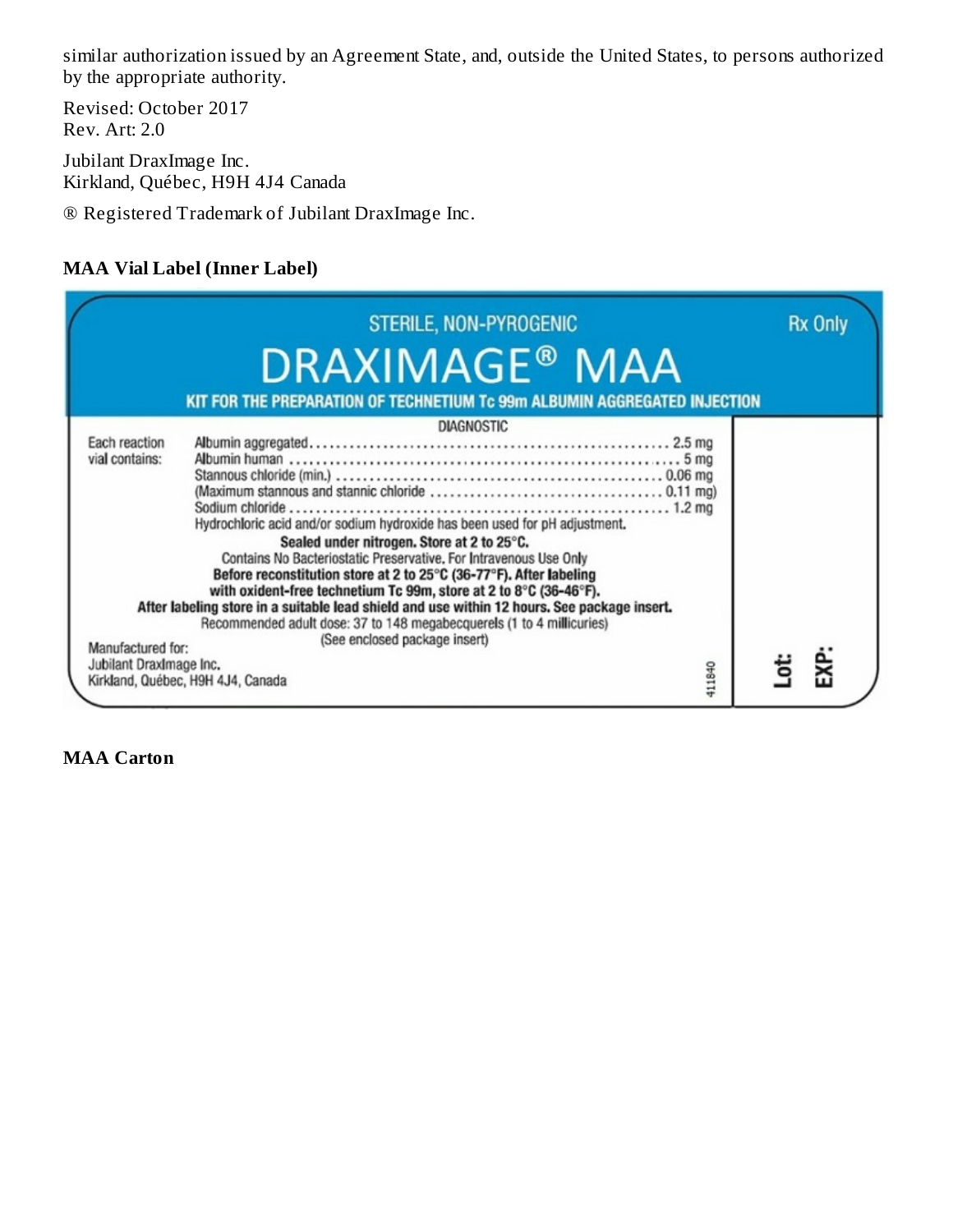

**MAA Post-reconstitution Label**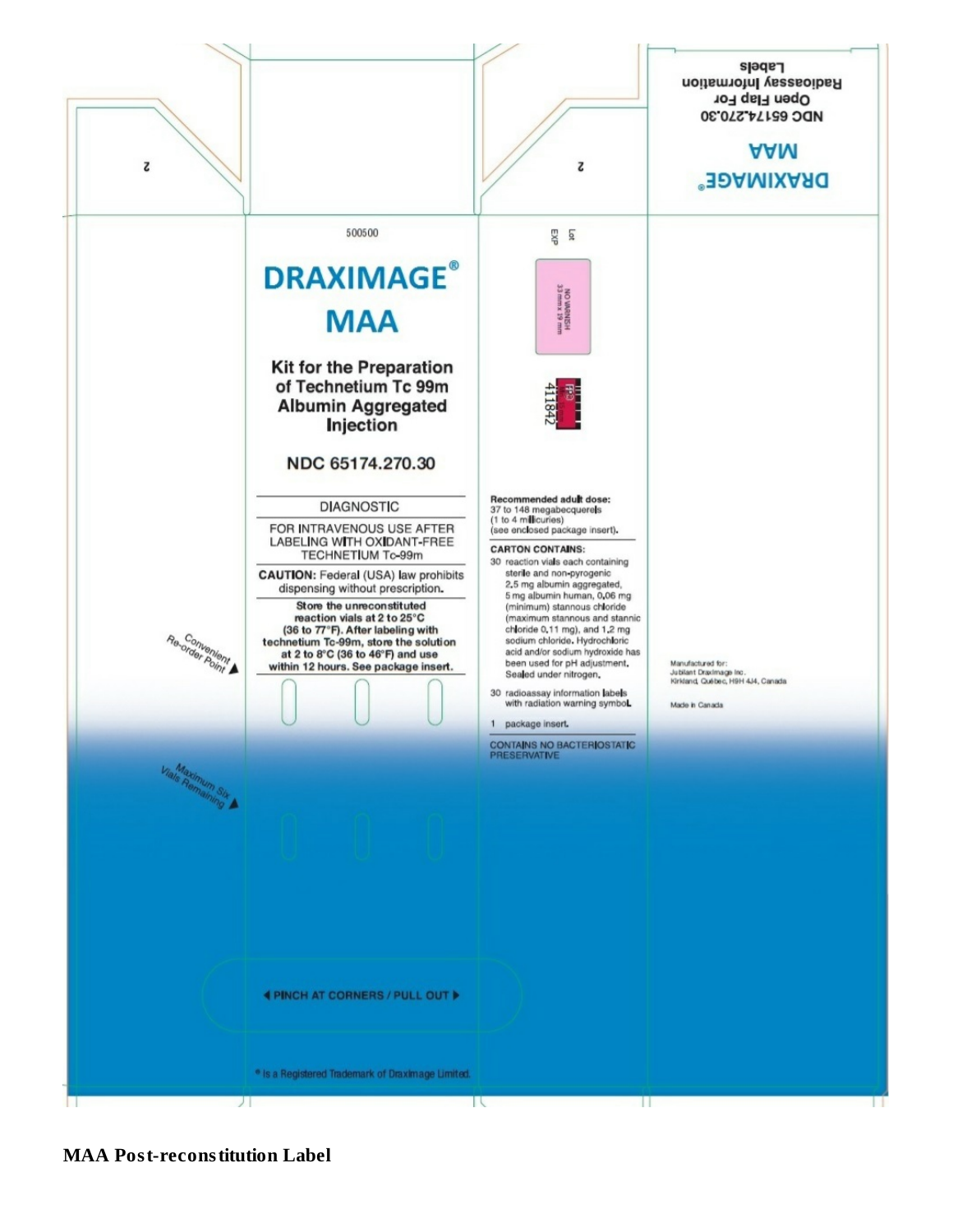| <b>Total Activity</b><br>MBq mCi<br>Volume mL                                                                                                                                                                                                                                                                                                                                                                                                                                     |                 | <b>Technetium Tc 99m</b><br><b>Albumin Aggregated</b><br><b>Injection</b>                                                       |
|-----------------------------------------------------------------------------------------------------------------------------------------------------------------------------------------------------------------------------------------------------------------------------------------------------------------------------------------------------------------------------------------------------------------------------------------------------------------------------------|-----------------|---------------------------------------------------------------------------------------------------------------------------------|
| Concentration<br>MBq/mL __________ mCi/mL                                                                                                                                                                                                                                                                                                                                                                                                                                         |                 | <b>Diagnostic</b><br><b>FOR INTRAVENOUS USE</b>                                                                                 |
| As of $\qquad \qquad$ $\qquad \qquad$ $\qquad$ $\qquad$ $\qquad$ $\qquad$ $\qquad$ $\qquad$ $\qquad$ $\qquad$ $\qquad$ $\qquad$ $\qquad$ $\qquad$ $\qquad$ $\qquad$ $\qquad$ $\qquad$ $\qquad$ $\qquad$ $\qquad$ $\qquad$ $\qquad$ $\qquad$ $\qquad$ $\qquad$ $\qquad$ $\qquad$ $\qquad$ $\qquad$ $\qquad$ $\qquad$ $\qquad$ $\qquad$ $\qquad$<br>Expiry_<br><u> 1989 - Johann Harry Barn, mars ar y brening ar y brening ar y brening ar y brening ar y brening ar y brening</u> |                 | Usual adult dose<br>37 to 148 megabecquerels<br>(1 to 4 millicuries) of Technetium Tc 99m                                       |
| After labeling with<br>oxidant-free<br>technetium Tc-99m,<br>store at 2 to $8^{\circ}$ C                                                                                                                                                                                                                                                                                                                                                                                          | <b>CAUTION</b>  | Albumin Aggregated Injection.<br>See Package Insert<br>CAUTION: Federal (USA) law prohibits<br>dispensing without prescription. |
| $(36 \text{ to } 46^{\circ}F)$ in a suitable<br>lead shield and use<br>within 12 hours.<br>See package insert.                                                                                                                                                                                                                                                                                                                                                                    | <b>MATERIAL</b> | Manufactured for:<br>Jubilant DraxImage Inc.<br>Kirkland, Québec, H9H 4J4, Canada<br>411841                                     |

| <b>DRAXIMAGE MAA</b>                    |                                                                                                 |                             |                    |                          |                           |
|-----------------------------------------|-------------------------------------------------------------------------------------------------|-----------------------------|--------------------|--------------------------|---------------------------|
|                                         | kit for the preparation of technetium to 99m albumin aggregated injection, powder, for solution |                             |                    |                          |                           |
|                                         |                                                                                                 |                             |                    |                          |                           |
| <b>Product Information</b>              |                                                                                                 |                             |                    |                          |                           |
| Product Type                            | HUMAN PRESCRIPTION DRUG                                                                         | Item Code (Source)          |                    | NDC:65174-270            |                           |
| <b>Route of Administration</b>          | <b>INTRAVENOUS</b>                                                                              |                             |                    |                          |                           |
|                                         |                                                                                                 |                             |                    |                          |                           |
|                                         |                                                                                                 |                             |                    |                          |                           |
| <b>Active Ingredient/Active Moiety</b>  |                                                                                                 |                             |                    |                          |                           |
|                                         | <b>Ingredient Name</b>                                                                          |                             |                    | <b>Basis of Strength</b> | Strength                  |
|                                         | Albumin Aggregated (UNII: 799C8VF17R) (Albumin Aggregated - UNII:799C8VF17R)                    |                             | Albumin Aggregated |                          | $2.5$ mg                  |
|                                         |                                                                                                 |                             |                    |                          |                           |
| <b>Inactive Ingredients</b>             |                                                                                                 |                             |                    |                          |                           |
|                                         | <b>Ingredient Name</b>                                                                          |                             |                    | Strength                 |                           |
| Stannous Chloride (UNII: 1BQV3749L5)    |                                                                                                 |                             |                    | $0.06$ mg                |                           |
| <b>ALBUMIN HUMAN (UNII: ZIF514RVZR)</b> |                                                                                                 |                             |                    | 5 <sub>mg</sub>          |                           |
| Sodium Chloride (UNII: 451W47IQ8X)      |                                                                                                 |                             |                    | $1.2 \text{ mg}$         |                           |
|                                         |                                                                                                 |                             |                    |                          |                           |
|                                         |                                                                                                 |                             |                    |                          |                           |
| <b>Packaging</b>                        |                                                                                                 |                             |                    |                          |                           |
|                                         |                                                                                                 |                             |                    |                          |                           |
| <b>Item Code</b><br>#                   | <b>Package Description</b>                                                                      | <b>Marketing Start Date</b> |                    |                          | <b>Marketing End Date</b> |